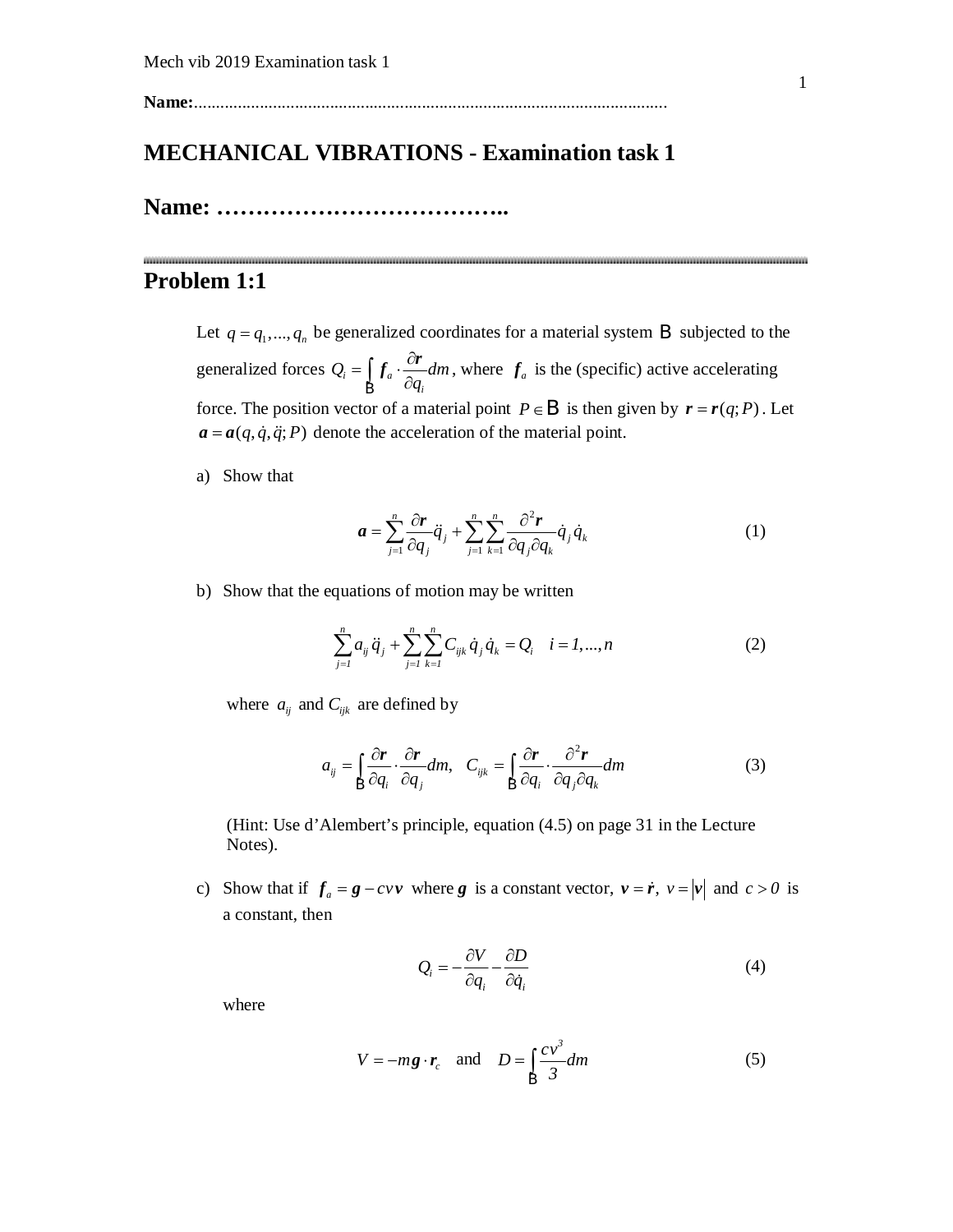**Name:**............................................................................................................

and  $r_c$  is the position vector of the *centre of mass c* of the body and *m* is its total mass. (Hint: Use relation (4.7) on page 32 in the Lecture Notes).

# **Solution:**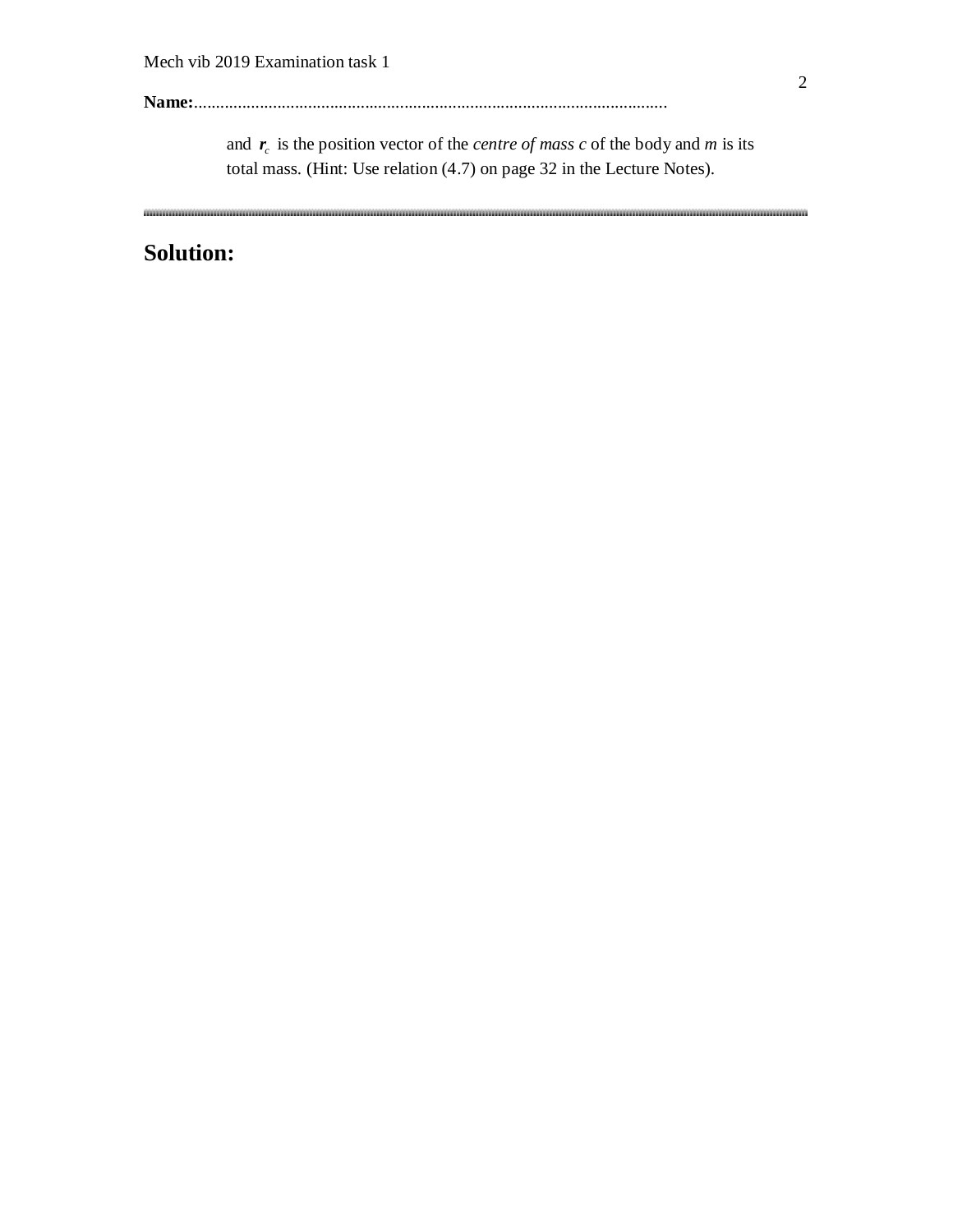**Name:**............................................................................................................

### **Problem 1:2**

A particle *P*, which may slide *without friction* on a *horizontal* table, is connected to a fixed point *A* on the table with a linear elastic spring, see figure below. The table is rotating around a vertical axis through *O* with the *constant* angular velocity *ω.* Distance *OA = a*. Particle mass  $=$  *m*. Spring constant  $=$  *k* and spring natural (unstressed) length  $=$  *r*<sub>n</sub>. Using coordinates  $r$  and  $\varphi$ 

- a) Give an expression for the position vector of the particle *P*:  $\mathbf{r} = \mathbf{r}(r, \varphi; P)$ . (Hint: use the orthonormal base  $(e_x, e_y, e_z)$  fixed to the rotating table, see figure below).
- b) Derive an expression for the velocity  $v = \dot{r}$  of the particle. (Hint. use the kinematical relations  $\dot{\mathbf{e}}_x = \boldsymbol{\omega} \times \mathbf{e}_x$ ,  $\dot{\mathbf{e}}_y = \boldsymbol{\omega} \times \mathbf{e}_y$  where  $\boldsymbol{\omega} = \mathbf{e}_z \boldsymbol{\omega}$ ).
- c) Derive the kinetic energy  $T = T(r, \varphi, \dot{r}, \dot{\varphi})$  for the system. Give the expressions for  $T_0$ ,  $T_1$  and  $T_2$ .
- d) Derive the potential energy  $V = V(r, \varphi)$  for the system.
- e) Derive (by using Lagranges method) the equations of motion for the system.
- f) Determine the (relative) *equilibrium states* ( $r(t) = r_a$ ,  $\varphi(t) = \varphi_a$ ,  $r_a > 0$  and  $\varphi_a$  are constants) of the particle. (Note that the existence of equilibrium states will depend on the relation between the parameters:  $\omega$ ,  $a$ ,  $m$ ,  $k$  and  $r<sub>n</sub>$ ).
- g) Consider the modified potential energy  $V^* = V T_0$ . Characterize the modified potential energy at the equilibrium states (maximum, minimum or indifferent?).
- h) Linearize the equations of motion at the equilibrium state where the modified potential energy has a minimum. Put the equation on matrix format and identify the mass matrix, the stiffness matrix, the damping matrix and the gyroscopic matrix. (Hint: For the linearization use the Maclaurin series for trigonometric functions, i.e.

$$
\sin x = x - \frac{x^3}{3!} + \dots
$$
 and  $\cos x = 1 - \frac{x^2}{2!} + \dots$ 

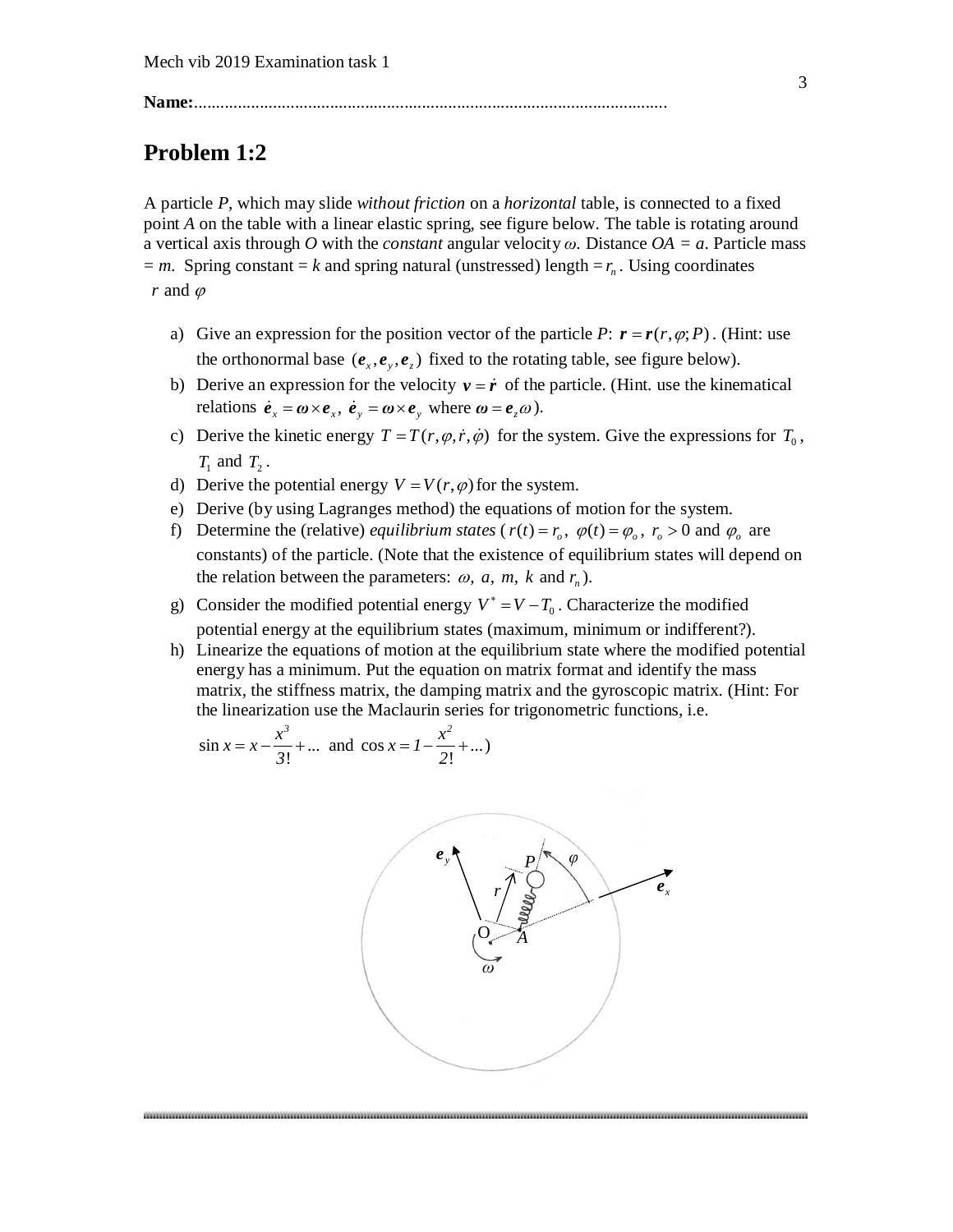# **Solution:**